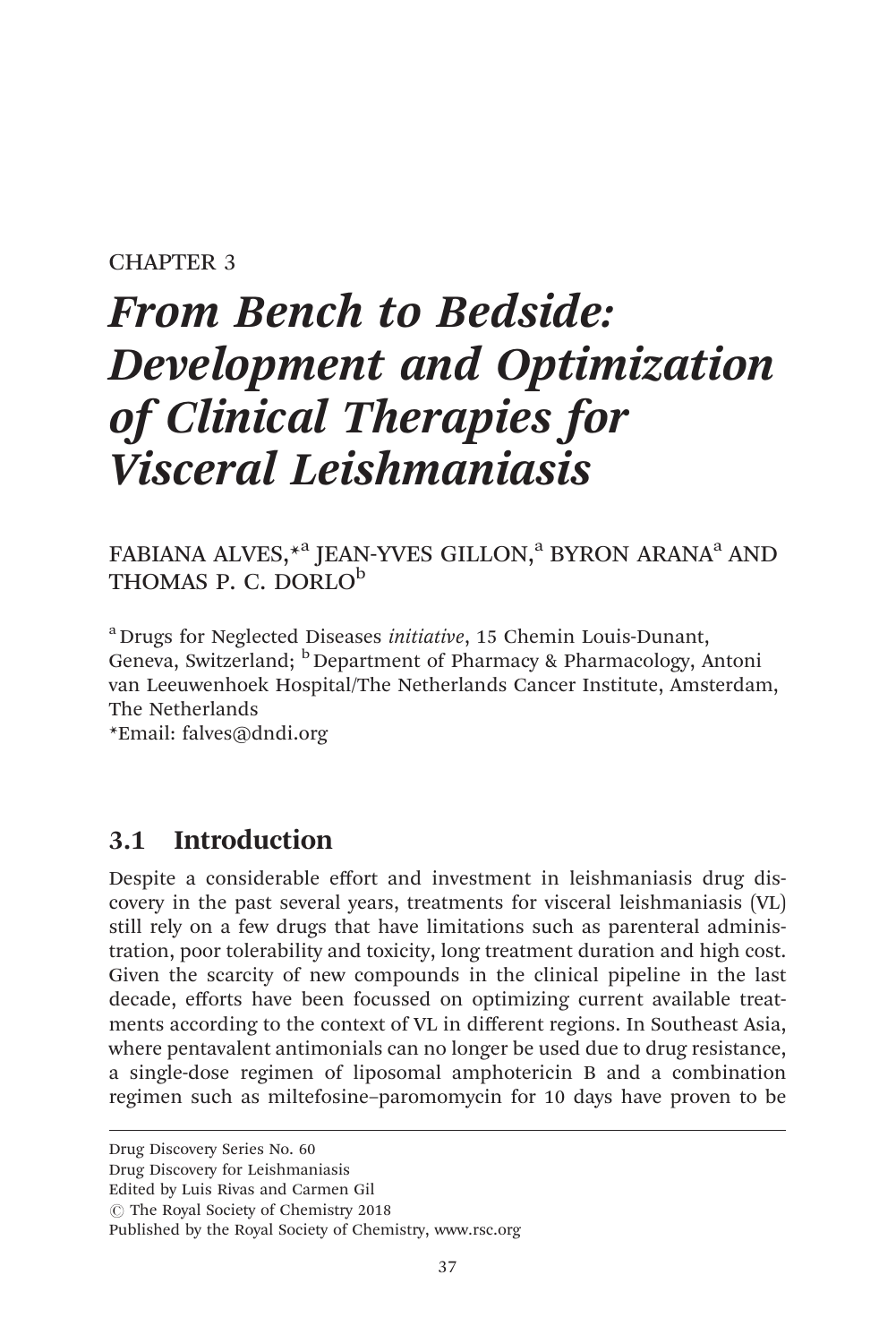highly efficacious and safe and are currently used on a routine basis. In Eastern Africa, the combination of sodium stibogluconate (SSG) with paromomycin for 17 days is recommended as first-line treatment; whilst in Brazil, where nearly 90% of VL cases from the Americas are reported, meglumine antimoniate given for 20 to 30 days is still used as first-line therapy, followed by treatment with liposomal amphotericin B over 7 days.

Despite improvements in current regimens through development of safer formulations or combinations, new oral treatments that are efficacious, safe, of short duration and easily implementable in remote areas where VL occurs are still badly needed. Unfortunately, the path that a new compound has to follow from early discovery to registration is costly and takes several years, and attrition rates due to safety issues or poor efficacy are high. In the era of new classes of anti-leishmanial compounds, there is a need to consider more systematic use of pharmacokinetic–pharmacodynamic (PK–PD) modelling and simulation for translation from preclinical discovery to early clinical development, and subsequently to further fine-tune and optimize the dosing regimen in later clinical development.

Hereafter, a summary of the *in vitro* and *in vivo* strategies usually used for VL in the early preclinical development stage to provide an indication of the susceptibility, target exposure and therapeutic index to support the transition from preclinical to clinical development and first-in-human testing is presented; followed by the example of miltefosine, the only oral drug currently available: its historical path through clinical development and postregistration, and the efforts to optimize its use for the treatment of VL using novel translational tools.

# 3.2 The Role of Preclinical Models in Preclinical to Clinical Translation

#### 3.2.1 Strategies for in vitro Screening

Most current strategies for preclinical development assess ''cidal'' activity against Leishmania. In vitro assays can be categorized, depending on the stage (promastigotes, axenic amastigotes or intracellular amastigotes) of the parasite. However, whole-cell-based assays are generally considered the gold standard, as the intramacrophagic amastigote is the clinically relevant form of the parasite. A range of protocols has been developed by several groups, using slightly different conditions to measure parasite viability remaining after a defined exposure period to the drugs. Classical methods to detect parasites, such as Giemsa staining and microscopic counting or the use of the tetrazolium dye (3-(4,5-dimethylthiazol-2-yl)-2,5-diphenyltetrazolium bromide)<sup>1</sup> to assess viability are still in use, but development of phenotypic screening assays based on image analysis—known as high-content screening—has been a breakthrough in the recent years.<sup>2,3</sup> Laboratory strains of Leishmania donovani and Leishmania infantum are typically used here and, while promastigotes or axenic amastigotes are grown in culture medium,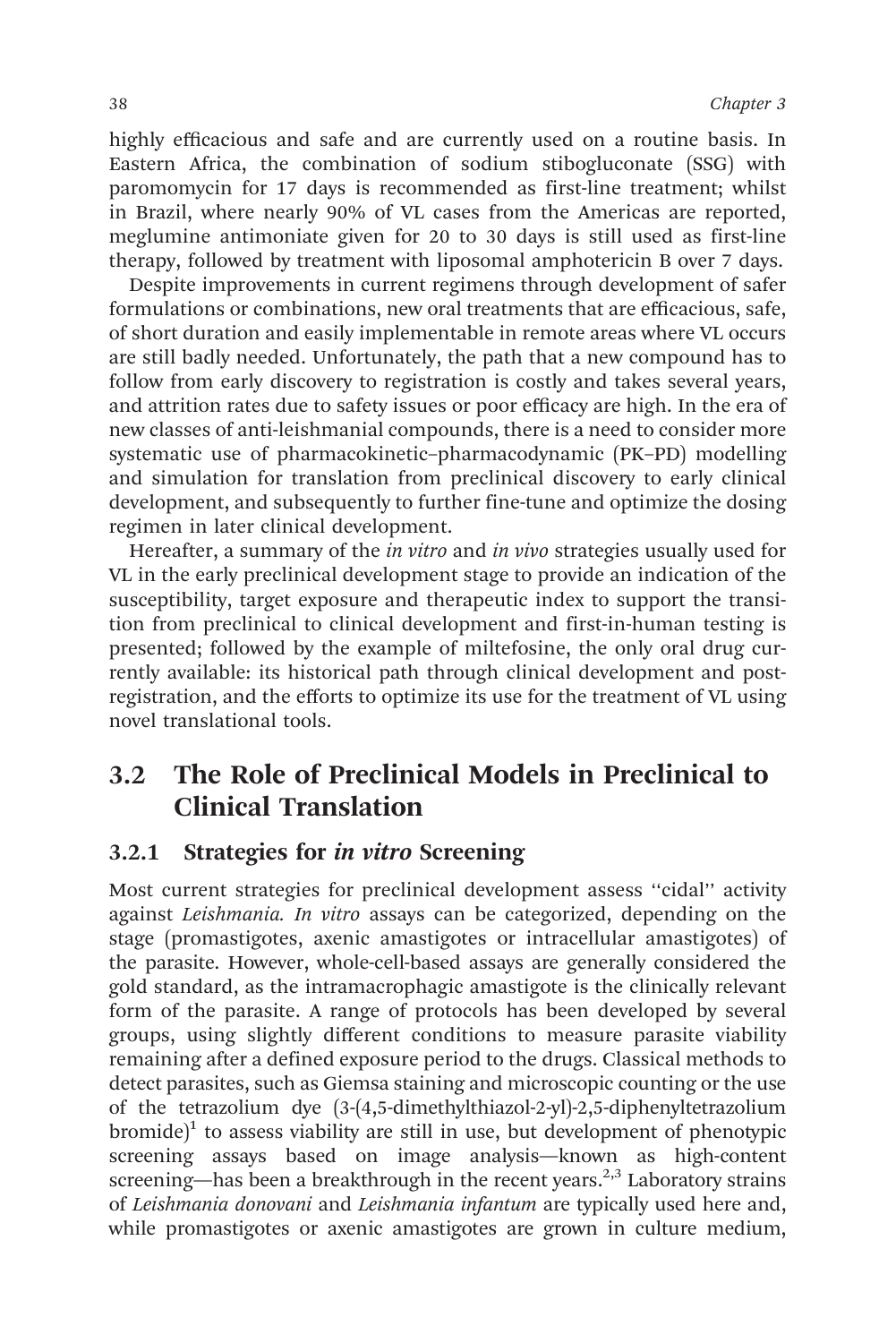activity against intracellular amastigotes is determined in macrophages, the natural host cells targeted by *Leishmania*. Macrophages are either derived from mouse peritoneum<sup>4,5</sup> or bone-marrow, or are differentiated by chemical agents such as phorbol 12-myristate 13-acetate from mouse  $(e.g. J-774<sup>6</sup>)$  or human (THP-1) cell lines. New compounds are selected based on the 50% and 90% inhibitory concentrations (IC<sub>50</sub> and IC<sub>90</sub>), *i.e.* the concentrations of drugs that decrease the cell growth of a fixed inoculum of parasites by 50% and 90%, respectively, as compared with the negative control.

In vitro promastigote or axenic amastigote assays allow a fast and straightforward screening of large compound collections, as they are compatible with a relatively large-scale format and require minimal amounts of compounds. However, several laboratories have shown that they result in a relatively high rate of false positives and may not identify intracellular-stagespecific compounds.<sup>7–9</sup> This could tentatively be explained by the physiological differences between the two types of assays, including pH, media composition and incubation times, but also by differences in protein expression in relation to<sup>7</sup> parasite growth and duplication. Promastigotes are fast growing while intramacrophageal amastigotes are only slowly replicating. Also, in intracellular assays, drugs have to penetrate the parasitophorous vacuole, a macrophage sub-cellular compartment in which parasites survive and that is acidic and rich in microbicidal peptides and hydrolytic enzymes.<sup>10</sup> Lastly, in a panel of macrophages from different origins, the anti-leishmanial activity of various drugs, including amphotericin B deoxycholate, paromomycin and miltefosine was demonstrated to be hostcell-dependent.<sup>11</sup>

# 3.2.2 Preclinical Animal Models for Visceral Leishmaniasis

Animal models of VL have largely contributed to a better understanding of the pathophysiological processes underlying infection and host response to the disease. They also have played a paramount role in the selection of preclinical candidates, based on reduction of macrophageal parasite burden in the liver and/or spleen.

### 3.2.2.1 Murine Models

Experimental challenge murine models have been extensively used for the study of immunopathology<sup>12,13</sup> and genetic regulation<sup>14</sup> and for assessing the potential efficacy of new chemical entities (NCEs) against VL. $^{6,15}$  These models are produced by inoculation with either L. donovani or L. infantum. Murine models are highly susceptible to a variety of factors, including mouse strain, age and immunity status, virulence, infectivity and parasite stage, number of inoculated parasites and route of inoculation.<sup>16</sup> An important issue with murine models is that they do not directly translate to the human situation, because of the capacity of the murine immune system to reduce parasitic load.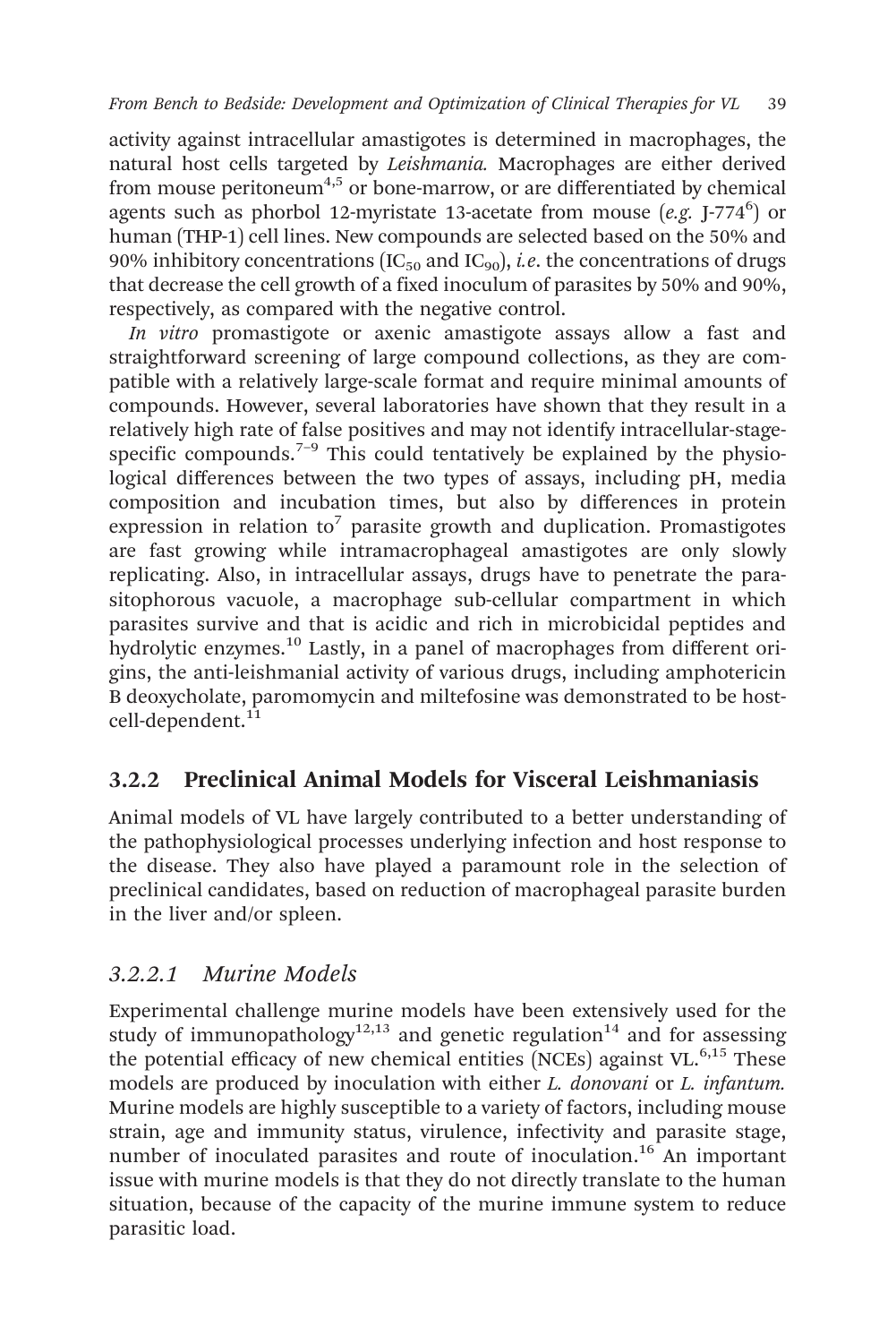#### 3.2.2.2 Syrian Hamster Model

The hamster model is also used to assess activity of compounds against leishmaniasis; these animals exhibit severe clinical symptoms that are similar to those observed in naturally infected dogs and humans.<sup>17</sup> In this species, clinical symptoms of VL can range from mild to progressive fatal visceral disease.<sup>18</sup> Hamsters are usually infected by intracardiac or intraperitoneal inoculation of L. donovani or L. infantum, which progressively induces hepatosplenomegaly, anaemia, cachexia and immunodepression.<sup>19</sup> The hamster model is most frequently favoured, not only because disease evolution is close to the clinical situation in humans, but also because assessing drug effects on the liver, spleen and bone marrow may provide precious information for predicting efficacy in the clinic. However, the benefits of the model need to be balanced by the unusual pharmacokinetics of many compounds in hamsters.

#### 3.2.3 Issues in Interpretation of Preclinical Models

Determination of in vitro cidal effects is essential for selection of the most promising new agents. However, parasite expression, host response and clinical manifestations vary considerably by endemic region and species, ranging from asymptomatic to life-threatening VL. While the use of laboratory Leishmania strains has the merit of helping standardize the assays and, as a result, ranking cidal activities of new agents, one should bear in mind that these strains may not adequately represent the diversity of parasite, virulence, infectivity and pathogenicity observed in clinical conditions. Therefore, the cidal activity may not translate to efficacy in clinical trials. Implementing a panel of strains in the process of drug screening may be a useful approach to better characterizing variability in drug activity.

Characterization of efficacy of the most interesting candidates in murine or hamster models is also a key step for the translation of potency in in vitro assays to potential efficacy in the host. In this simple, linear progression strategy, the BALB/c mouse and hamster models are considered to be acute and chronic models of VL respectively.<sup>20</sup> However, no preclinical model fully captures the complexity of disease states in human, and the models described above all have drawbacks. In addition, it is also sometimes challenging to make cross-study comparisons because of differences in experimental conditions. It is therefore important that models are well characterized, established and harmonized, resulting in a stable tissue infection and confirm that positive benchmark controls show consistent and reproducible efficacy.

Data should in any case be interpreted carefully, and absorption, disposition, metabolism and elimination (ADME) properties of the compounds, which may vary considerably between species, should be taken into account. Although not systematically performed, blood or plasma PK assessments should be included or performed in parallel under the same conditions as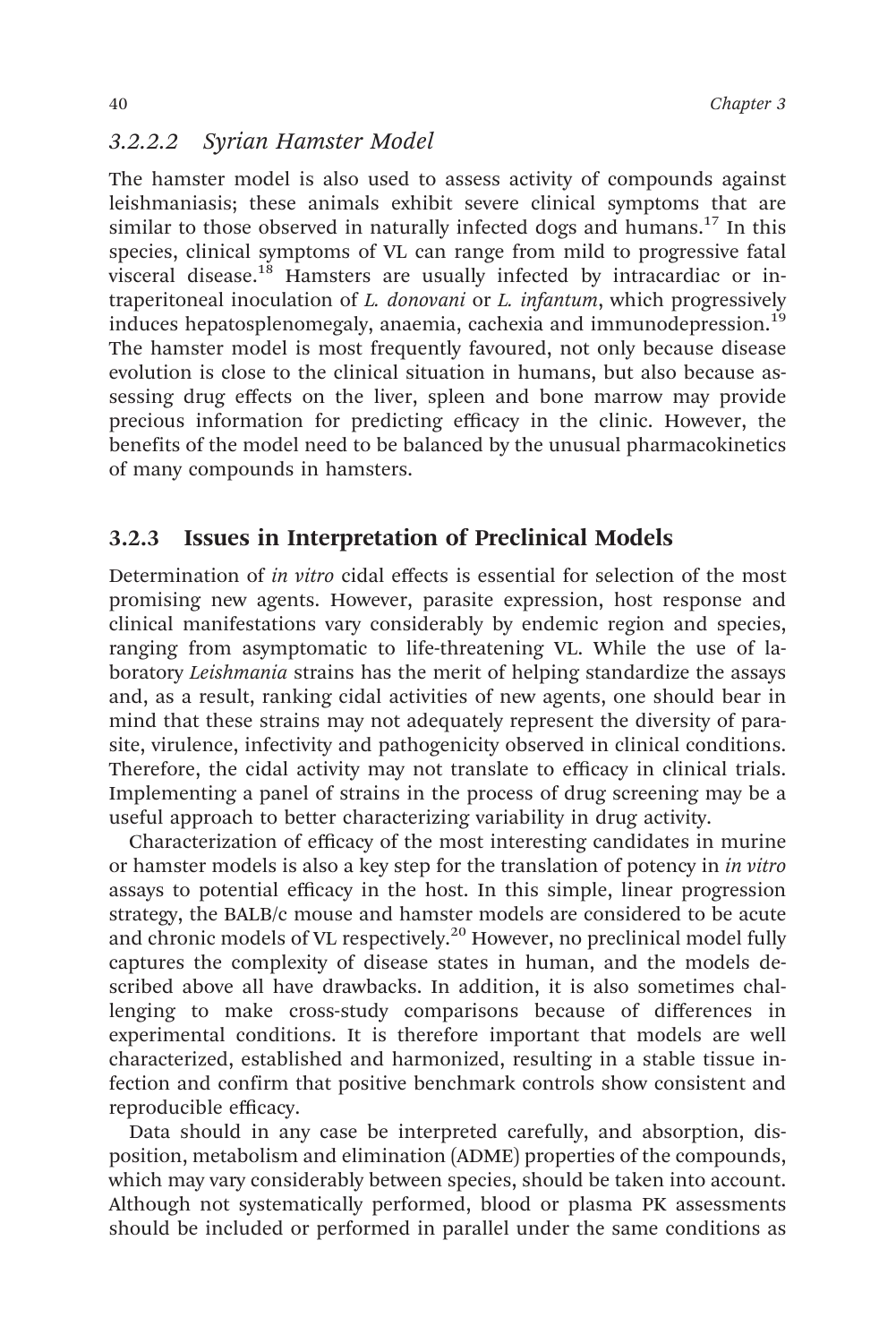for in vivo efficacy, bearing in mind that inflammation and a variety of clinical manifestations may affect drug tissue penetration and distribution locally, as evidenced in brain tissue and cerebrospinal fluid in the presence of meningeal inflammation.<sup>21</sup>

# 3.2.4 How can Pre-clinical Data be Translated to Facilitate Clinical Development?

There is increasing attention being paid to pre-clinical to clinical translational science within the drug discovery and development paradigm for infectious diseases, and investments are being made to improve the understanding of PK–PD relationships in animal models to facilitate clinical development and to better understand the gaps between animal models and clinical application in humans.

For antibiotics, potency is generally defined by the minimum inhibitory concentration (MIC), which is the lowest concentration that completely inhibits the in vitro growth of a microorganism. Despite the fact that MIC is a good descriptor of a drug's antibiotic potential, it provides no information about the time course of anti-microbial activity. Integrating potency with PK characteristics, it is possible to define PK–PD parameters that describe antimicrobial effects in a dynamic way. Based on PK–PD profile, antibiotics can be roughly grouped into three categories. For drugs such as aminoglycosides the maximum plasma concentration  $(C_{\text{max}})$  in relation to the MIC appears to be important for its effect (concentration-dependence, defined by the peak concentration to MIC ratio). The higher the drug concentration, the greater the bactericidal effect. Others, like penicillins or cephalosporins, require plasma levels to be above the MIC for a certain period of time during the dosing interval (time-dependence). While yet others, like tetracyclines or vancomycin, exhibit persistent effects for efficacy both related to time and concentration, which means total drug exposure is important. Defining the ideal dosing regimen for appropriate efficacy therefore tends to maximize drug concentrations in plasma in the first case, the duration of exposure in the second and the amount of drug in the latter case. PK–PD tools and strategies have been developed<sup>22–24</sup> and are routinely used in antibiotic development to assess preclinical and clinical PK targets, to predict clinical efficacy based on preclinical data, and to optimize dosing regimens in clinical trials.

In the case of drug development for VL, there is now a lot of interest and investment in research to develop PK–PD tools to facilitate the translation of new compounds to clinical development. Nevertheless, most drugs currently in use were developed several decades ago, when these tools were clearly not available. The two latest drugs registered for VL, miltefosine and paromomycin, in 2002 and 2006 respectively, had been initially developed for other indications and pragmatically adapted for leishmaniasis. The use of PK–PD tools in clinical trials using the currently available drugs provides an opportunity to better characterize exposure–response relationships in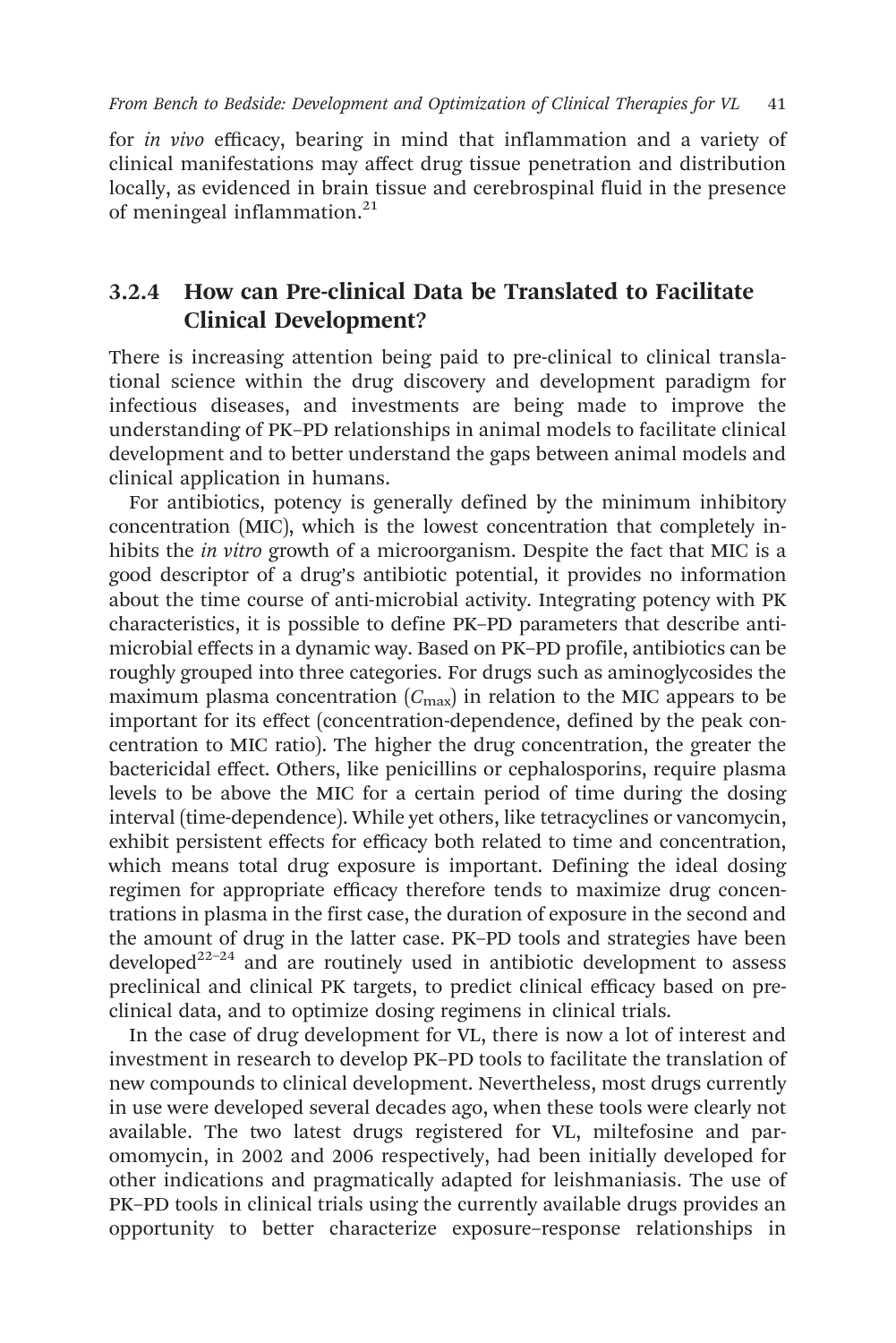different patient populations, and allows the use of state-of-the-art modelling and simulation to further optimize therapies. In order to illustrate this concept, we have chosen the case of the development of miltefosine for VL.

# 3.3 Challenges and Opportunities to Optimize Therapies for Leishmaniasis: The Case of Miltefosine

# 3.3.1 Discovery and Development History of Miltefosine for Leishmaniasis

The discovery of the anti-parasitic activity of alkylphosphocholine compounds, including miltefosine, was to a large extent serendipitous. A range of platelet-aggregating-factor analogues was initially synthesized in an effort to screen for anti-inflammatory properties, while at the same time their antitumour activity was screened in Germany as inhibitors of the membrane signalling pathway PI3K–Akt. In the 1980s it was discovered that miltefosine, one of these novel phospholipid compounds, was highly active against trypanosomatid parasites, and in 1987 Croft and colleagues reported its activity against L. donovani in intracellular amastigotes and in vivo after subcutaneous injection in a mouse infection model.<sup>25</sup>

In the pharmaceutical and clinical development of miltefosine, priority was given to its application in the treatment of cancer, particularly solid tumours. The various phase I and II studies that followed for oral miltefosine in severely ill cancer patients revealed good oral bioavailability of the compound in humans with a simple oral capsulated formulation. However, the high dose  $(150 \text{ mg day}^{-1}$  and higher) and prolonged treatment courses needed to reach the systemic exposure expected to result in clinical efficacy in oncological patients were associated with dose-limiting gastrointestinal toxicity, such as nausea, vomiting and loss of appetite.<sup>26–29</sup> This led in the mid-1990s to the abandonment and discontinuation of development of oral miltefosine's anti-cancer application.<sup>30</sup>

The activity against VL was confirmed more or less concurrently in an oral miltefosine study in a BALB/c mouse model by Kuhlencord et al., which showed excellent activity of 20 mg  $kg^{-1}$  day $^{-1}$  oral miltefosine for 5 days and superiority over the standard drug sodium stibogluconate.<sup>31</sup> Based on the high oral bioavailability that was demonstrated in the phase I and II studies in cancer patients and the urgent need to have the first oral treatment for VL, a clinical development programme was pursued at Asta Medica. Considering the high number of VL patients reported in the Indian subcontinent (India, Bangladesh and Nepal), an agreement was reached in 1995 between Asta Medica (later the spin-off company Zentaris), the Special Programme for Research and Training in Tropical Diseases of the World Health Organization (TDR–WHO), the Indian government and various Indian academic collaborators. Given the available safety database from the Phase I and II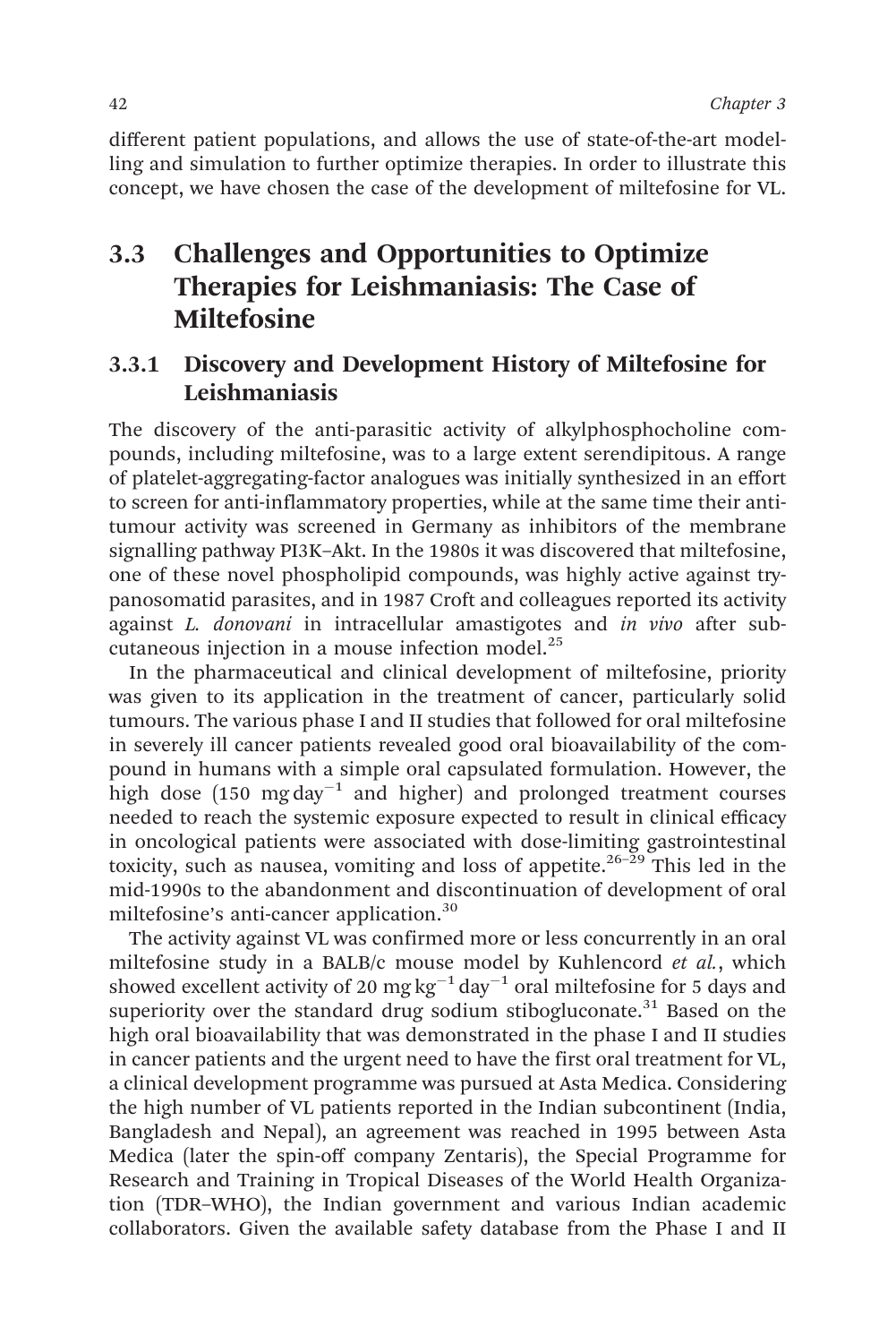studies in cancer patients, which contained tolerability data for over 200 oncological patients, healthy volunteer studies were therefore not performed within the clinical VL development programme. Clinical phase II studies started in adult VL patients,  $32,33$  including a dose-finding study, with initial dose regimens largely based on the 'flat' 150  $mg \, day^{-1}$  dosages that were deemed maximally tolerable in terms of gastrointestinal toxicity directly taken from the initial oncological studies.

### 3.3.2 Changing Patterns in Clinical Efficacy

#### 3.3.2.1 Clinical Development (Phase II–III Studies)

The clinical development of miltefosine started in India in the late 1990s and already in 2002 a large amount of data had been generated in five clinical trials in adult patients (over 12 years of age). $32-36$  Gastrointestinal toxicity appeared to be much less severe in Indian VL patients than initially described in cancer patients, which, for instance, made lead-in dosing unnecessary.30,33 Among the phase II trials in adults, different treatment regimens were tested (ranging from 50 to 200 mg day $^{-1}$  for 14-42 days), and, in general, the daily dose of 100  $mg \, day^{-1}$  for 21-28 days gave satisfactory efficacy (above 90%) and was well tolerated. In the randomized open-label phase III clinical trial the efficacy and safety of miltefosine  $(100 \text{ mg day}^{-1}$ orally for 28 days) was compared with amphotericin B deoxycholate  $(1 \text{ mg kg}^{-1} \text{ day}^{-1} \text{ for } 14 \text{ days})$  in adult VL patients.<sup>35</sup> The efficacy of miltefosine in this phase III trial was highly satisfactory: 98% cure rate at the end of therapy (2% of patients did not have parasitological assessment done, but were clinically well) and 94% cure rate (282 out of 299, 95% confidence interval (CI) 91–97%) at the end of the six-months follow-up by intention-totreat (ITT) analysis. The actual relapse rate at six-months was 3% (9 out of 299 patients), whereas another 3% of the patients were lost to follow-up and defined as failures in the ITT analysis.

Miltefosine was registered in India in 2002 for VL indication for patients aged two years or older on the basis of published data for adults and further studies in children which were published later.<sup>35</sup> The dose was defined as a linear regimen of 2.5 mg kg $^{-1}$  day $^{-1}$  for 28 days. In practice, considering the capsule strength of 50 mg, adult patients with weights of over 25 kg received a 100 mg daily dose, and adults with weights of 25 kg or less received a 50 mg daily dose for 28 days, whereas children were dosed on the basis of 2.5  $mg \text{ kg}^{-1} \text{ day}^{-1}$  that could be adjusted using the 10 mg capsule, when available. Due to this practical limitation, the actual dose administered ranged from 2 to 4 mg  $\text{kg}^{-1} \text{day}^{-1}$ .

Having an oral drug available for the treatment of anthroponotic VL, together with the ability to identify VL patients following an easy and reliable diagnostic algorithm based on clinical findings (fever for more than two weeks and presence of splenomegaly), and a user-friendly, field-adapted rapid diagnostic test (rK39), prompted the launch in 2005 of the Kala-azar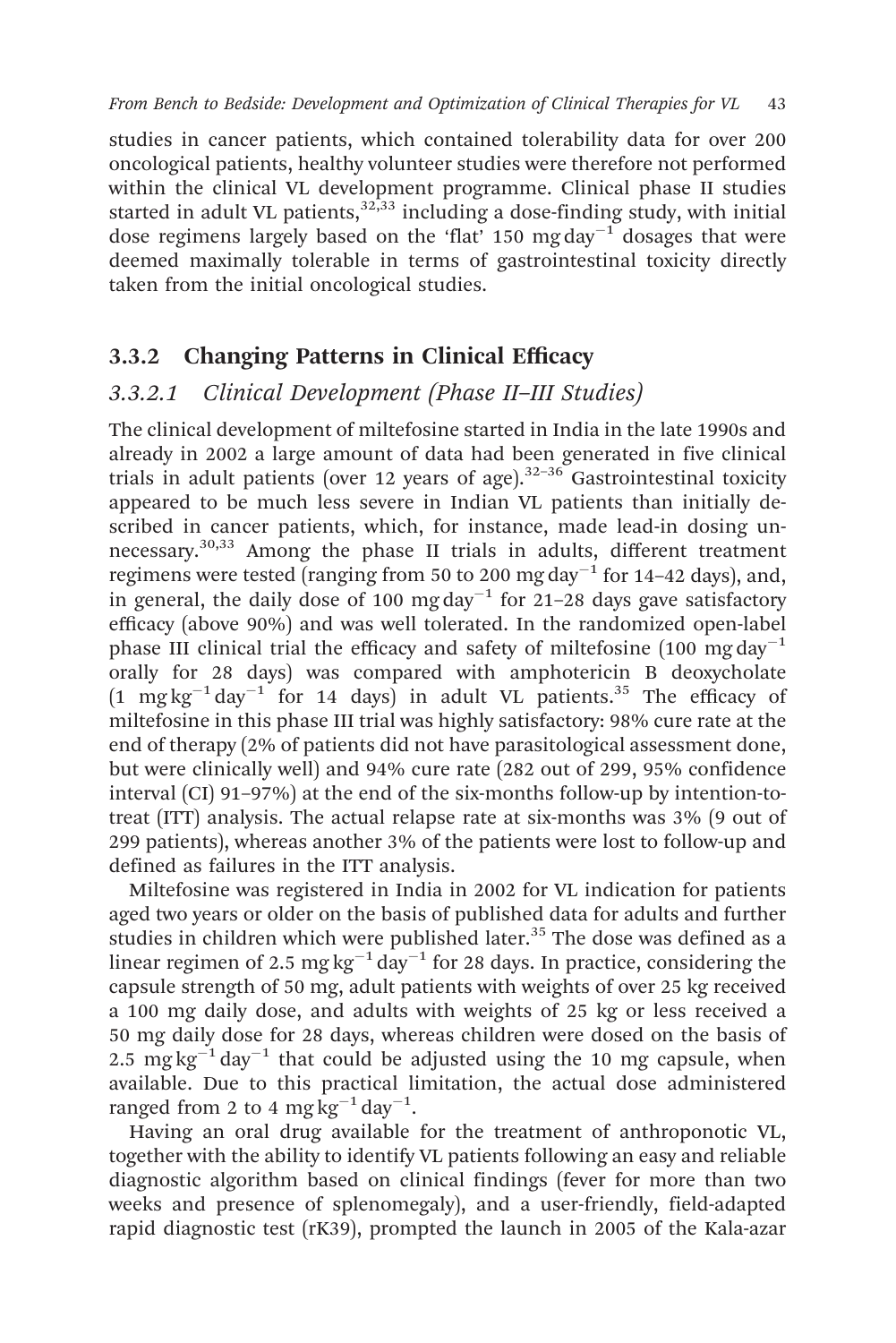Elimination Initiative by India, Bangladesh and Nepal. Apart from case management, other pillars of the elimination programme were vector control, surveillance, social mobilization and operational research, aiming to reduce VL incidence to 1 case per 10 000 population at district or sub-district level by 2015 (subsequently changed to  $2020$ ).<sup>37</sup>

### 3.3.2.2 Post-registration Studies

Further studies were performed in India, Bangladesh and Nepal over the following years. A phase IV study performed in India (2007) aimed to investigate the feasibility of miltefosine treatment in real-life settings.<sup>38</sup> A total of 1132 VL patients (38% under 12 years of age, and 62% aged 12 years or over) were enrolled in the study, which was implemented as out-patient care in 13 centres in Bihar. Treatment was monitored through weekly visits to the clinic and compliance was assessed. Patients were counselled and clearly instructed about the nature of expected side effects, especially gastrointestinal reactions. The efficacy observed at six-months follow-up was 81.9% by ITT analysis (927 out of 1132), with 14.2% (161 patients) of failures which were lost to follow-up at the six-months visit. Among the patients who completed the study, the final cure rate was 95.5% (927 out of 971), with a significantly higher relapse rate observed in children (23 out of 358, 6.4%) as compared to adults (21 out of 613, 3.4%;  $p = 0.03$ )<sup>38</sup>.

In 2012, a new study reported the evolution of miltefosine efficacy in India after a decade of use.<sup>39</sup> A total of 567 VL patients [135 (24%) under 12 years of age, and 432 (76%) aged 12 years and over] were treated in a hospital setting, with an efficacy at the end of six-months follow-up of 90.3% (512 out of 567). The reasons for failure in the ITT analysis were nine patients who had the treatment discontinued due to adverse events, four who withdrew consent, 39 cases of relapse (6.8%) and five deaths (including one patient with treatment discontinued due to adverse events and one case of relapse). This was a significant decline in efficacy from 94% in 2002 to 90% in 2012  $(p = 0.04)$ , with a twofold increase in relapse rate from 3% to 6.8%  $(p = 0.02)$ . The reasons for failure were unlikely to be related to lack of compliance, as treatment was directly observed in this trial. However, in the field, as miltefosine was available in the market at an unaffordable price for the local impoverished population (US\$ 145 for a 28-days treatment), practices of incomplete treatment, availability over the counter without proper prescription and non-compliance to the full treatment duration together with the long half-life of miltefosine raised important concerns about the risk of resistance development.<sup>40</sup> Resistance development had already compromised the use of antimonials in the region, now miltefosine, after less than a decade of use, was at risk if no strict measures to control access through a public distribution system and proper use were implemented.<sup>40</sup>

In Nepal, miltefosine treatment has been introduced as part of the regional elimination initiative, replacing antimonials, to which resistance had been clearly documented. From 2009 to 2011, a prospective cohort of 120 VL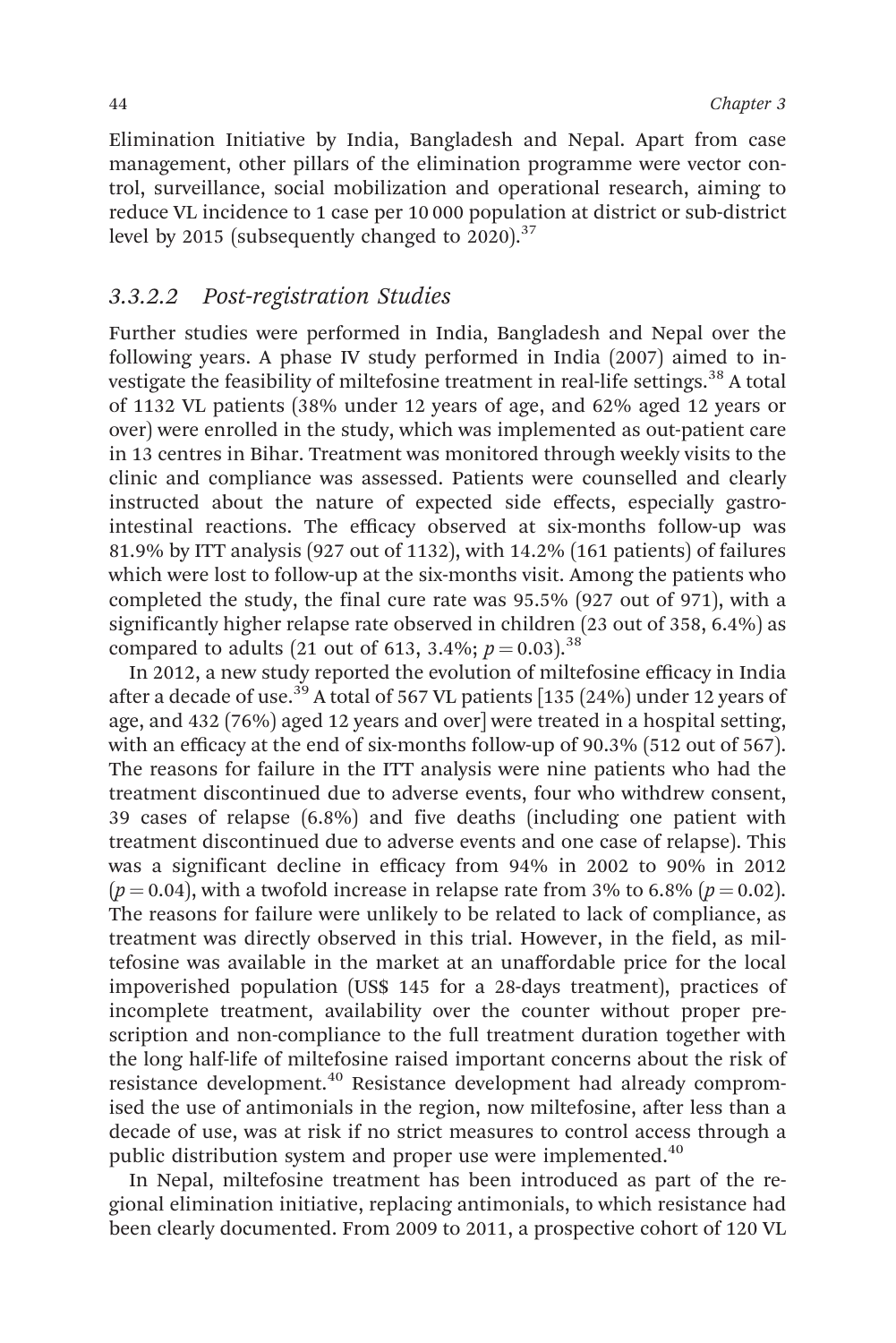patients treated with miltefosine (as per recommendations in the guidelines) was followed up for 12 months after the end of treatment. Efficacy was assessed at the end of treatment, after 6- and 12-months follow-up, with cure rates of 95.8% (115 out of 120), 82.5% (99 out of 120) and 73.3% (88 out of 120), respectively. Failure attributed to relapses accounted for 10.8% at the six-months follow-up and 20% at the 12-months follow-up; these were confirmed to be due to the same parasite through fingerprinting (no reinfection), and no significant change in parasite susceptibility was identified pre vs. post treatment.41 Relapse was most common among children less than 12 years old [incidence risk ratio  $IIRR$ ] = 2.43, 95% CI 1.09-5.42].

Subsequently, data from the cohort of patients from Nepal and India (a total of 1016 VL patients) were analysed to identify clinical and epidemiological risk factors for failure. Paediatric patients were confirmed to be at higher risk of failure, with a 2.5-fold higher risk for the age group 10–14 years (95% CI 1.37–4.5) and 3.2-fold higher risk for the age group 2–9 years old (95% CI 1.77–5.77); male patients had a twofold higher risk of failure (95% CI 1.27–3.61). Possible factors considered to be associated with this difference in outcome in children were differences in immune response and drug pharmacokinetics.<sup>42</sup>

One of the approaches to maintaining a longer life for this drug was combining it with other anti-leishmanial treatments. The rationale for combining drugs was to reduce treatment duration, improve the safety profile and increase compliance, while maintaining high efficacy and avoiding the risk of resistance development. Different regimens were tested, including combining oral miltefosine (100 mg for adults of 25 kg or heavier, 50 mg for adults of less than 25 kg, and 2.5 mg  $kg^{-1}$  day<sup>-1</sup> for children less than 12 years of age) with paromomycin IM injections  $(11 \text{ mg kg}^{-1} \text{ day}^{-1})$ base) over 10 days, or combining liposomal amphotericin B (one single injection IV, 5 mg kg<sup>-1</sup>) with miltefosine treatment (as previously described) for 7 days. Both miltefosine combination regimens have proven to be highly efficacious, with ITT cure rates at six-months follow-up of 97.5% (156 out of 160, 95% CI 93.3–99.2) for liposomal amphotericin B and miltefosine; and 98.7% (157 out of 159, 95% CI 95.1–99.8%) for miltefosine and paromomycin, which were non-inferior to the amphotericin B deoxycholate comparator arm with a cure rate of 93% (146 out of 157, 95% CI 87.5–96.3%).

As described in Chapter 1, the epidemiology of VL is different in the three continents where the disease is endemic. Therefore, data from South Asia cannot be extrapolated to Eastern Africa or Latin America.

In Eastern Africa, miltefosine treatment was first described in Ethiopia by Médecins Sans Frontières (MSF), in the context of routine practice in a population with a high prevalence of HIV co-infection (29%). Adult male VL patients were randomized to receive miltefosine (100 mg for 28 days) or the standard-of-care treatment of sodium stibogluconate (SSG, 20 mg  $\mathrm{kg}^{-1}\,\mathrm{day}^{-1}$ for 30 days). The cure rate at six-months follow-up among non-HIV-coinfected patients was 75.6% for miltefosine (95% CI 67.3–82.7%) and 77.4% for the SSG treatment (95% CI 69.4–84.1%).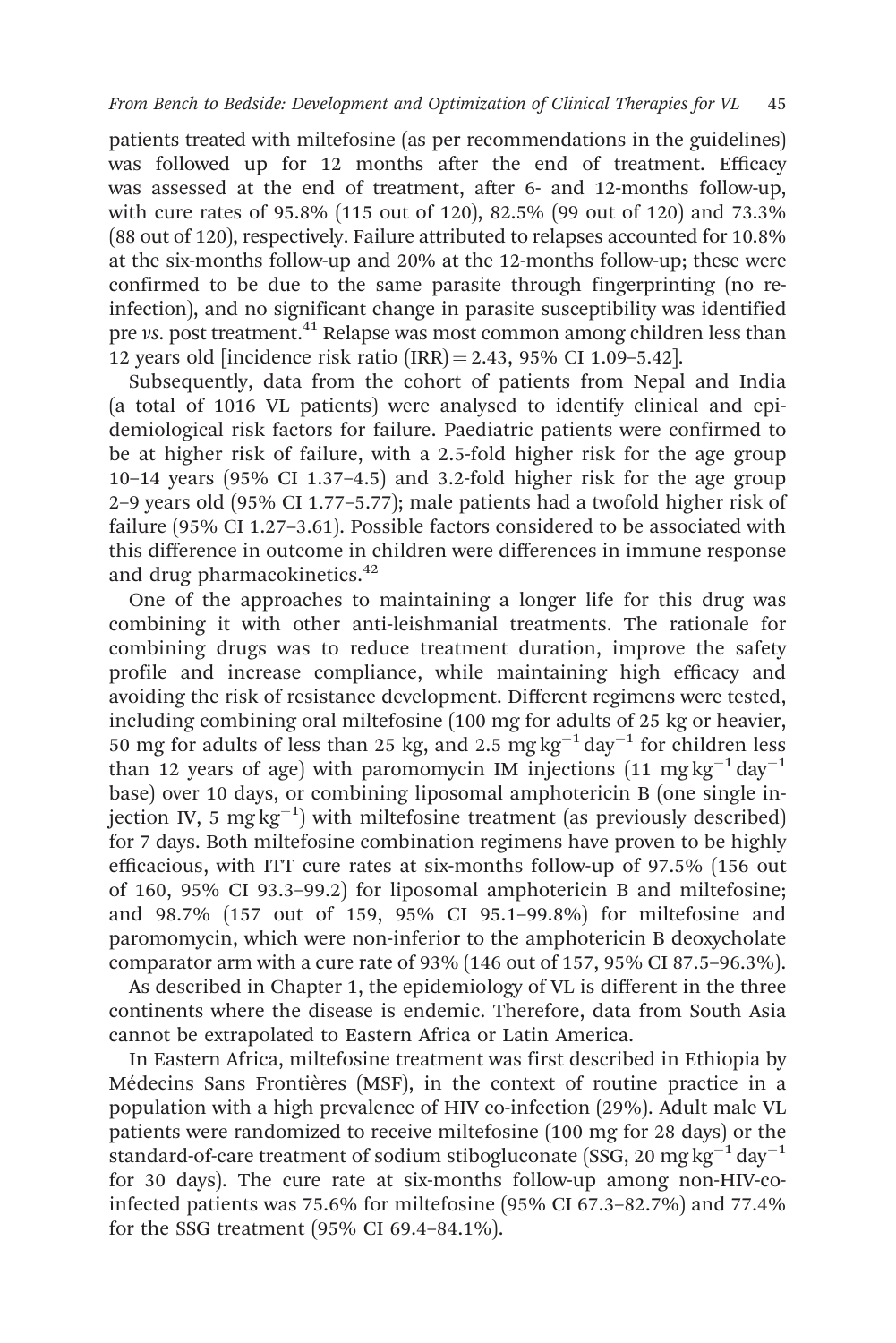More recently, in a phase II randomized multicentre clinical trial conducted in Kenya and Sudan, two study arms contained miltefosine, either as monotherapy  $(2.5 \, \text{mg}\,\text{kg}^{-1}\,\text{day}^{-1})$  for 28 days, or in a combination of liposomal amphotericin B  $(10 \text{ mg kg}^{-1} \text{ single injection})$  with miltefosine  $(2.5 \text{ mg kg}^{-1} \text{day}^{-1})$  for 10 days. Efficacy at six-months follow-up was 72% (95% CI 60–85%) for miltefosine alone and 77% (95% CI 64–90%) for the liposomal amphotericin B and miltefosine combination. Although the study was not powered for sub-group analysis, there was significantly lower efficacy in children (less than 12 years of age) compared with adults in the monotherapy arm (59% *vs.* 86%,  $p = 0.05$ ), and the same trend was observed in the liposomal amphotericin B and miltefosine combination arm (74% vs. 90\%,  $p = 0.159$ .<sup>43</sup>

The differences in cure rate between Asia and Eastern Africa could be related to differences in parasite, host and/or drug exposure. The L. donovani population in Eastern Africa is genetically different from that in India.<sup>44</sup> While resistance mechanisms have been described in vitro for miltefosine,  $45$ there is nevertheless, to date, no evidence of widespread resistant strains that can be isolated from relapsed patients in the Indian subcontinent or Eastern Africa.41,46 In previous studies, there was clearly a higher risk of relapse in children under 12 years of age in the two regions. Considering the differences in metabolism and drug clearance between age groups, it was imperative to examine the pharmacokinetics of miltefosine in order to provide insights into how miltefosine therapy might be optimized, especially for the paediatric population.

# 3.3.3 Dose Optimization of Miltefosine for Future Combination Strategies

During the initial phase of the clinical development of oral miltefosine for VL in India, only limited attention was given to the clinical pharmacokinetics of this drug: the various phase II dose-finding studies that were performed lacked extensive pharmacokinetic assessments, and only very sparse descriptive data were reported in the registration documents that were initially filed in India (2002) and Germany (2004). Overall, miltefosine pharmacokinetics are mainly characterized by a very slow initial, and even slower terminal, elimination; the conventional 2.5 mg  $\text{kg}^{-1}$  day<sup>-1</sup> for 28 days dosing regimen thus leads to a continued accumulation of the drug during the treatment period (Figure 3.1). $^{47}$  This means that individual end-of-treatment concentrations generally correlate to the overall exposure during treatment, but at the same time plasma concentrations in the first part of the treatment remain low and possibly suboptimal.

Miltefosine concentrations were analysed for the first time in VL patients enrolled in an early phase II dose-finding clinical trial in adults<sup>33</sup> and in a paediatric clinical trial in India,<sup>48</sup> however these data were not published at the time. Median miltefosine concentration around the end of treatment for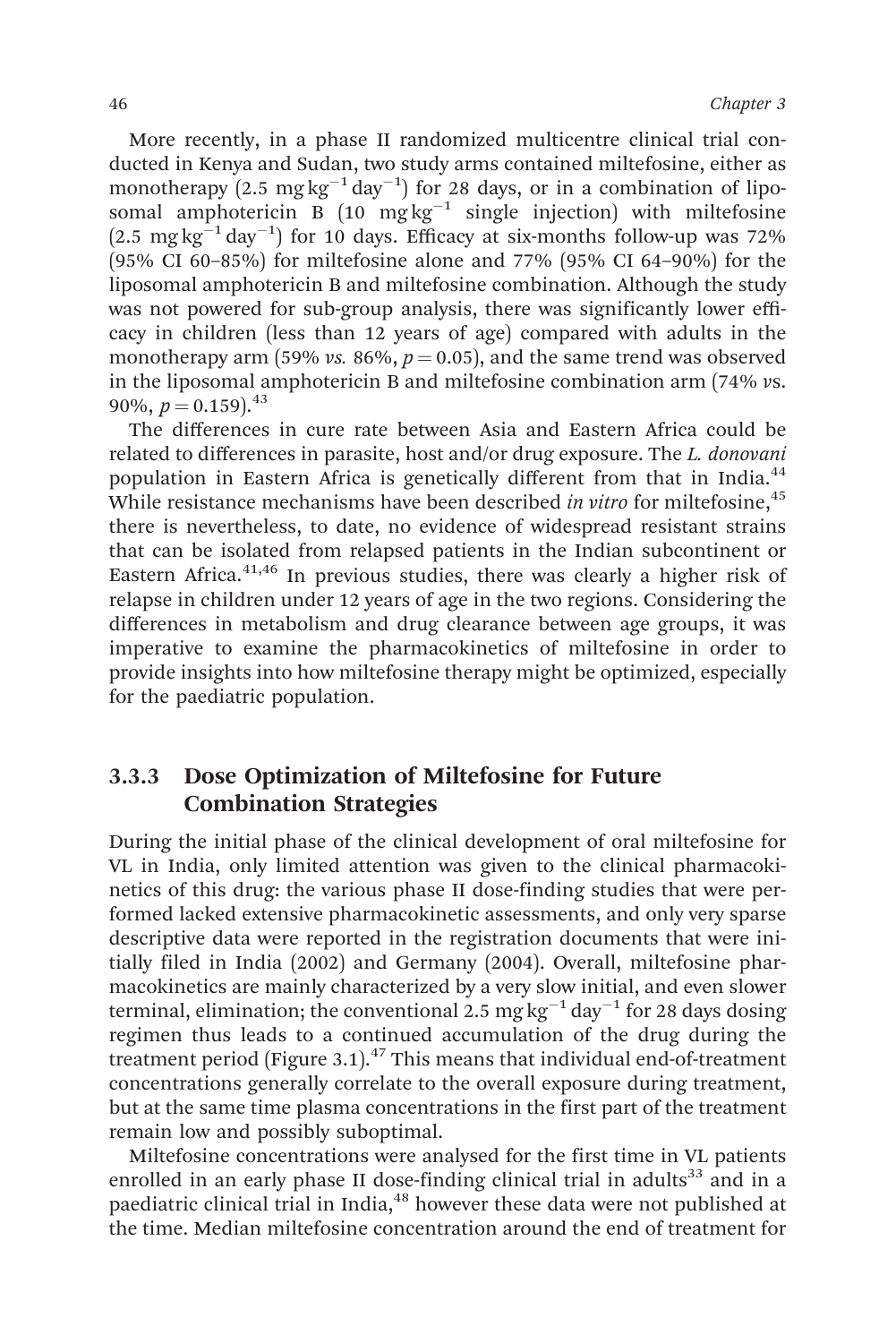

Figure 3.1 Visual predictive check of population pharmacokinetic model for miltefosine. Open circles represent observed data ( $n = 382$ ) from 31 cutaneous leishmaniasis (Leishmania major) patients. All patients were treated with 150 mg day $^{-1}$  miltefosine for 28 days. The grey area shows the 90% interval of the model predictions; the broken line indicates the median predicted concentrations. Reproduced from Dorlo et al., Antimicrob. Agents Chemother., 2008, 52(8), 2855–2860 with permission.<sup>47</sup> Copyright  $\odot$  American Society for Microbiology.

adult patients treated with 100  $\mathrm{mg}\,\mathrm{day}^{-1}$  (median 2.9  $\mathrm{mg}\,\mathrm{kg}^{-1}\,\mathrm{day}^{-1})$  for 28 days was 70  $\mu$ g ml<sup>-1</sup> (day 23), whereas for a group of children treated with a median daily dose of 2.6 mg kg<sup>-1</sup> day<sup>-1</sup> for 28 days this was 24  $\mu$ g ml<sup>-1</sup> (between day 26 and 28). After 14 days of treatment, the adult group of patients had already accumulated miltefosine plasma concentrations of between 24 and 69  $\mu$ g ml<sup>-1</sup>. This is consistent with clinical findings from another phase II trial, where treatments for 14, 21 and 28 days with 100 mg  $kg^{-1}$  day<sup>-1</sup> resulted in an efficacy at six-months follow-up of 89% (95% CI 71–100%), 100%, and 100% (95% CI 85–100), indicating substantial efficacy with 14 days of treatment.<sup>49</sup> No pharmacokinetic evaluation has, to our knowledge, been performed to date in healthy individuals to investigate, in a controlled manner, the effect of body weight on the distribution and clearance of the drug, or absorption-related issues, such as the effect of food on the relative oral bioavailability of the compound.

Other studies confirmed the apparent differences in drug exposure between adults and children using the conventional 2.5 mg kg<sup>-1</sup> day<sup>-1</sup> dose,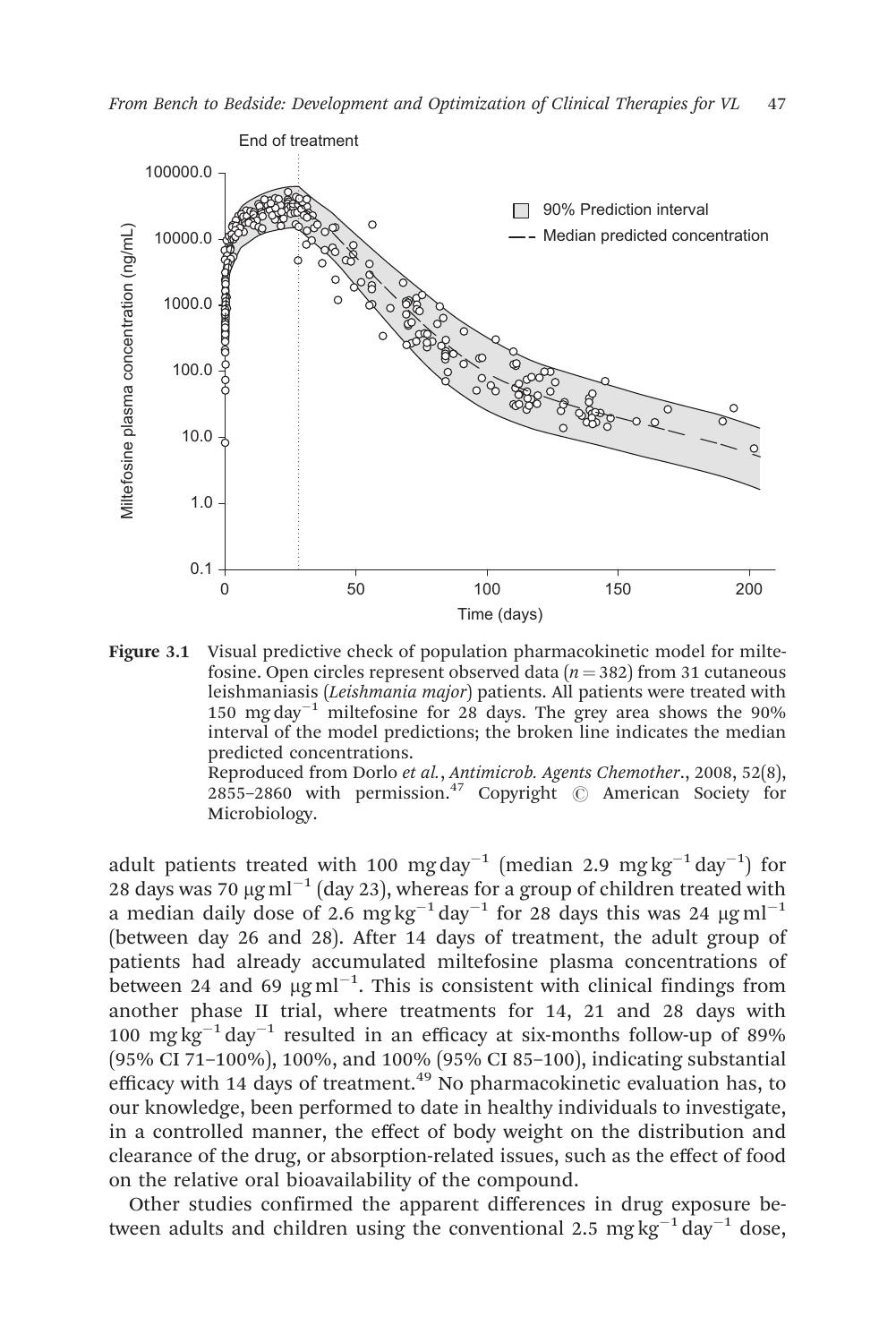with children generally defined as 12 years of age or less. A subset of patients of the Nepalese cohort study described above was included in a sparse pharmacokinetic assessment, which again demonstrated a pronounced difference in end-of-treatment concentrations between children and adults of approximately 30%.<sup>50</sup> Similar findings were observed in Eastern Africa, where patients with a lower body weight (less than 30 kg, mainly children between 7 and 12 years of age) were exposed to significantly lower levels of miltefosine than patients with a body weight of 30 kg or higher, both after 28 days of miltefosine monotherapy and after 10 days of miltefosine combination therapy, with average differences in end-of-treatment concentrations of 36% and 32%, respectively. $51$ 

Achieving adequate miltefosine drug exposure has nevertheless been shown to be important for VL, and various attempts have been made in the past five years to establish a PK–PD relationship, given the increased failure rates for this drug over time (see above). Treatment failure of miltefosine, in terms of relapse of disease within a 12-month follow-up period, was shown to be associated with lower drug exposure. The Nepalese cohort study mentioned earlier revealed that the probability of treatment failure was affected by the period of time that miltefosine concentrations where above ten times the *in vitro* IC<sub>50</sub> susceptibility value of 17.9  $\mu$ g ml<sup>-1</sup>; the odds ratio for treatment failure decreased with increasing time-related drug exposure. As mentioned earlier, in previous studies Indian children barely reached this threshold value at day 28 of treatment, while Indian adults generally reached this value after just 14 days with 100  $\text{mg}\, \text{kg}^{-1} \, \text{day}^{-1}$ .<sup>52</sup> Another exposureresponse relationship was established for miltefosine in Eastern African VL patients, where miltefosine exposure time at levels greater than the  $IC_{90}$ inversely affected the relapse hazard and thus the time to relapse of infection.<sup>53</sup>

Many observations from various controlled and observational studies from both the Indian subcontinent and Eastern Africa indicate that children accumulate the drug to a lesser degree than adults under conventional 2.5 mg kg<sup>-1</sup> day<sup>-1</sup> dosing, which is consistent with the clinical findings that children are more at risk of failing miltefosine treatment.<sup>38,50,54</sup> This, in combination with the established exposure–response relationship for miltefosine in VL, underlines the need to revise the miltefosine dosing guidelines for children.

From a mechanistic point of view, the lower miltefosine exposure in children can be explained by a standard physiological mechanism. It has long been recognized, over a wide range of animal species, that metabolic processes in the body are not linearly related to body mass or body size, but are related through a non-linear, so-called, allometric relationship between size and function.<sup>55</sup> From a PK perspective, this implies that clearance of drugs is not related to body weight linearly, but exponentially, with an allometric power-exponent of 3/4. This was also demonstrated for miltefosine when PK data from Indian and European patients with a wide distribution of body weights was combined; here, miltefosine clearance from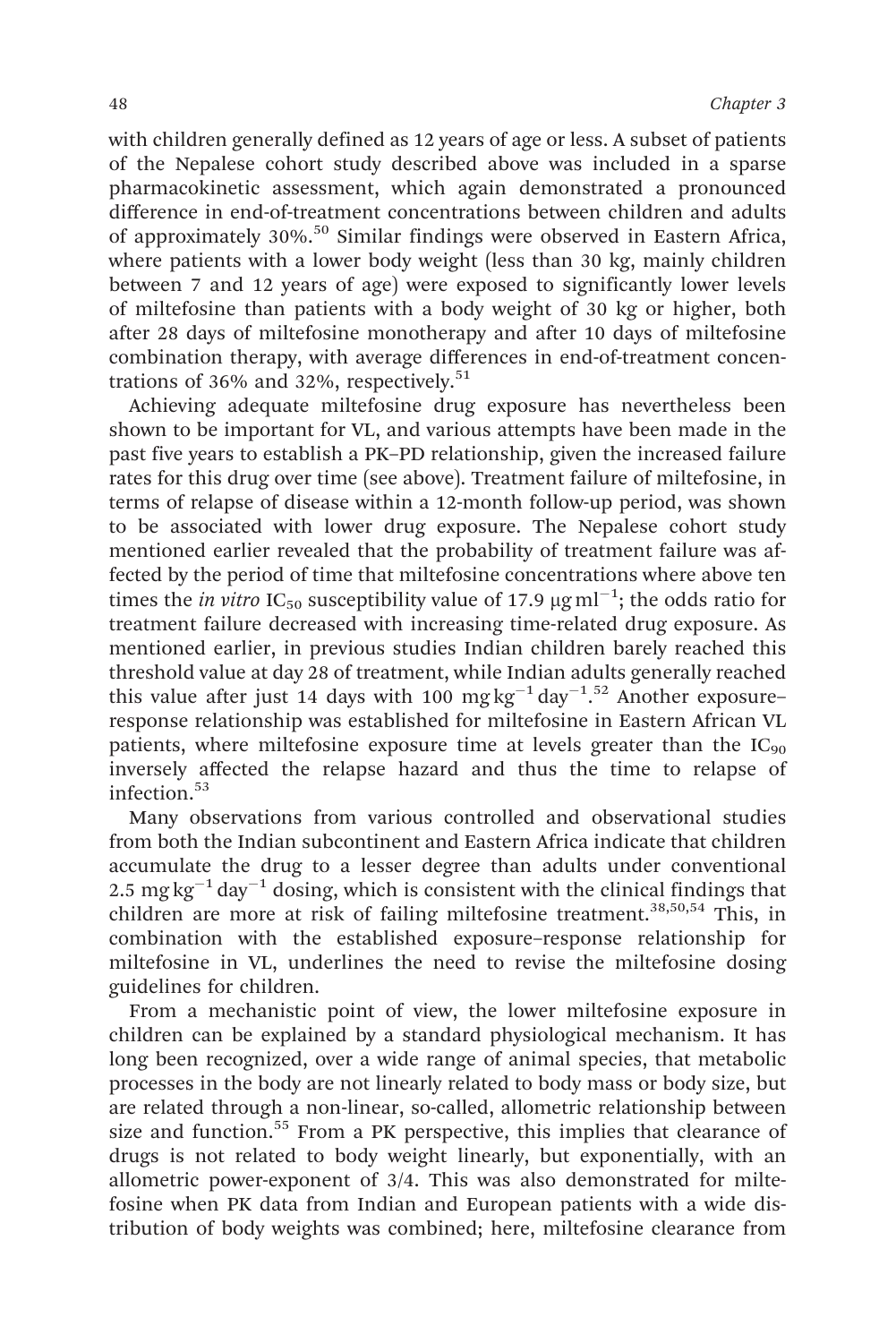the central compartment of distribution was most accurately estimated when scaled allometrically, based on fat-free mass.<sup>52</sup> Miltefosine clearance is thus higher per kg of body weight in children compared with adults, which means that giving the same $\, {\rm mg}$   $\, {\rm kg}^{-1} \, {\rm day}^{-1}$  dose will lead to lower accumulation of the drug in children during the treatment period. Given the importance of adequate miltefosine exposure in VL patients, as illustrated by the aforementioned exposure–response relationship for treatment failure, allometric dosing was therefore proposed to overcome the disparity in miltefosine drug exposure between paediatric and adult patients.<sup>52</sup> Although the reasons for treatment failure in VL are probably multifactorial, it is expected that allometric dosing, and thus increased exposure in children, will result in fewer paediatric VL relapses. The safety and clinical pharmacokinetics of the proposed allometric dosing regimen are currently being evaluated in paediatric VL patients in Kenya and Uganda (Clinicaltrials.gov NCT02431143) and in post-kala-azar dermal patients in Bangladesh (Clinicaltrials.gov NCT02193022).

The differences in PK profiles between adult VL patients in Asia and Africa appear to be significant. While not much has been published on the pharmacokinetics of miltefosine in Indian VL patients, the reported median concentration on day 23 of miltefosine treatment at 100 mg  $\rm day^{-1}$  (median 2.9 mg kg $^{-1}$ day $^{-1}$ ) over 28 days was 70  $\mu$ g ml $^{-1}$  in India. In Africa, adults treated with 2.5  $\mathrm{mg\,kg^{-1}\,day^{-1}}$  had a mean end of treatment concentration (day 28) of 31  $\mu$ g ml<sup>-1</sup>.<sup>43</sup> Initial results from a population PK analysis of the Eastern African data indicated that bioavailability is significantly reduced in the first week of treatment, which may lead to the much lower levels of exposure to miltefosine in African patients compared with Indian patients.<sup>53</sup> The mechanism behind the reduced bioavailability is not yet well-understood, but this unexpected observation of non-linearity highlights the difficulty of externally validating a finding when extrapolating clinical and PK observations between patient populations in distinct geographical regions.

# 3.3.4 Translational Approach to Manage Miltefosine's Main Safety Concern: Teratogenicity

Miltefosine treatment is generally well tolerated. The most common adverse events are related to gastrointestinal effects, with vomiting occurring in at least 20–30% of patients treated. The events are in general mild, occur mainly in the first week(s) of treatment, and less than 1% of the patients are expected to discontinue treatment due to intolerance.<sup>38</sup> Other common adverse events include mild increases in liver enzymes and creatinine.

The major safety concern for miltefosine is its teratogenic potential, which hampers its application in the clinic, particularly in rural areas. Women of reproductive age have been shown to make up 6.2–26.3% of the total VL population, depending on geographic area.<sup>56</sup> While there is no human data available that confirms teratogenicity, animal models have indicated embryo–foetal toxicity, including death and teratogenicity. Preclinical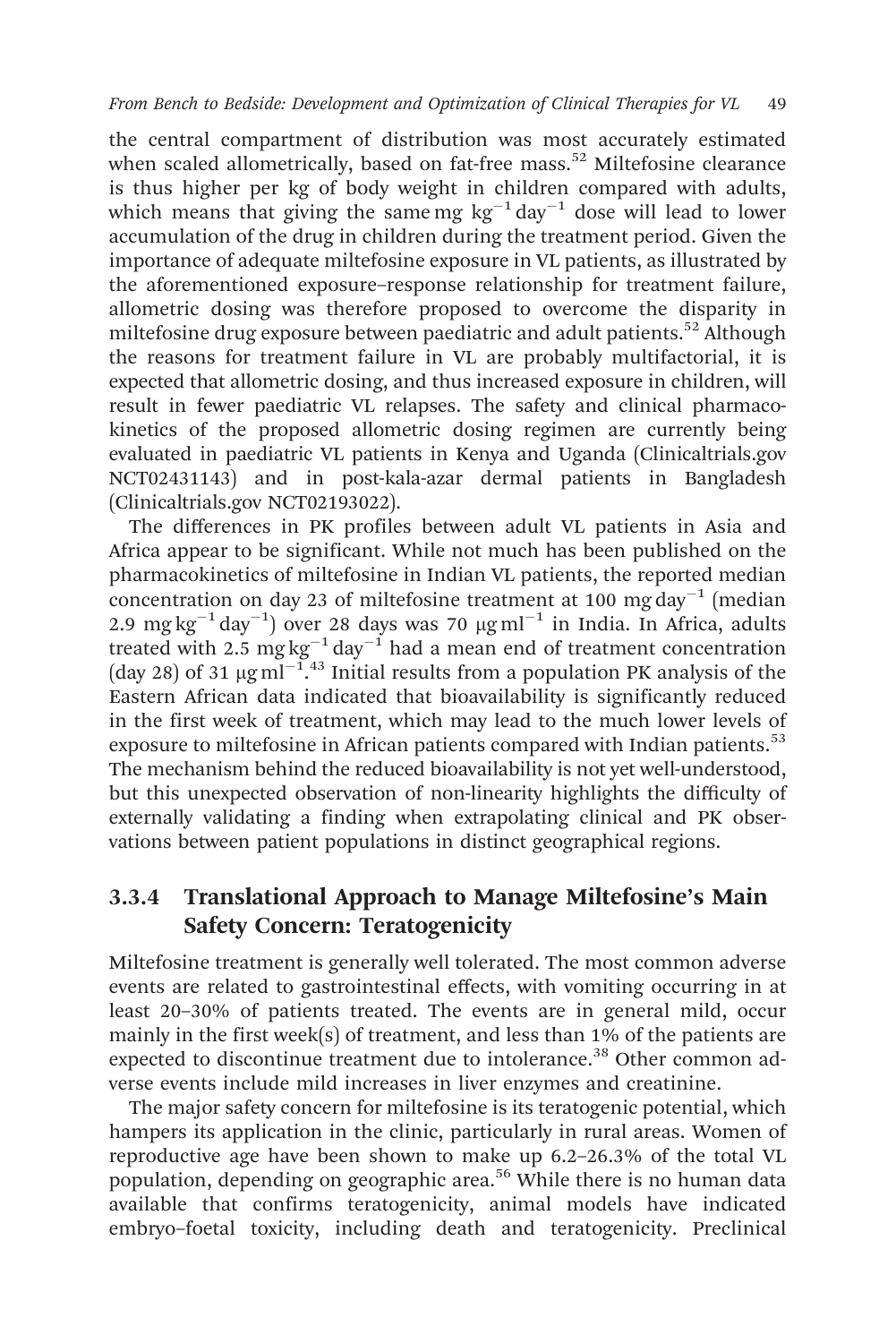reproductive toxicity studies in animals showed both embryotoxicity and fetotoxicity in rabbits and rats, while teratogenic effects were only demonstrated in rats at a lowest observed adverse effect level, which was lower than the recommended human dose.<sup>57</sup> Miltefosine is therefore contraindicated in pregnant women and contraceptive protection is strictly required in female patients of reproductive age. However, due to the extremely long elimination half-life of miltefosine (see above), making it detectable in the blood plasma of patients for as long as six months post-treatment, it remained unclear what would be an appropriate duration of contraception to avoid the risk of teratogenicity. To assess this, a translational animal-to-human PK modelling and simulation framework was designed to study and characterize the teratogenic risk, by translating the animal doses corresponding to the lowest observed adverse effect level in animals to human-equivalent doses, for which exposure was simulated in human female VL patients and compared with exposure after regular treatment.<sup>58</sup> This framework constituted a more rational teratogenic risk-management strategy and recommended increasing the current contraceptive cover periods to four months after the end of treatment for the standard 28-day miltefosine regimen, while for all shorter regimens (five, seven or ten days) two months may be considered adequate.

### 3.4 Final Remarks

This chapter has provided an overview of the different stages of progressing a new compound from early screening, through in vivo testing and potential translation, to clinical development, and the value of new PK–PD tools for supporting this process.

The case of miltefosine shows how PK–PD modelling and simulation can provide new insights into how to optimize currently available drugs, such as the use of allometric dosing of miltefosine to overcome the lower exposure in children and the practical example of the clinically recommended minimal duration of contraception for female patients of child-bearing age. The development of a gastro-resistant formulation may be explored for future optimization as a way to overcome the gastrointestinal effects of miltefosine. The new capsule may not only improve the tolerability of the treatment, but also potentially allow for improved regimens with loading dosing and shorter treatment duration.

These continuous improvements are necessary in the context of this single oral treatment that is available for VL, given the prospect that miltefosine may be the only option that can be considered in the near future for combination treatments with oral new chemical entities.

# Acknowledgements

We are grateful to Charles Mowbray and Jean Robert Ioset (DNDi, Geneva) for thoroughly reviewing the draft version of this chapter. We are also grateful to Louise Burrows for proof-reading the document.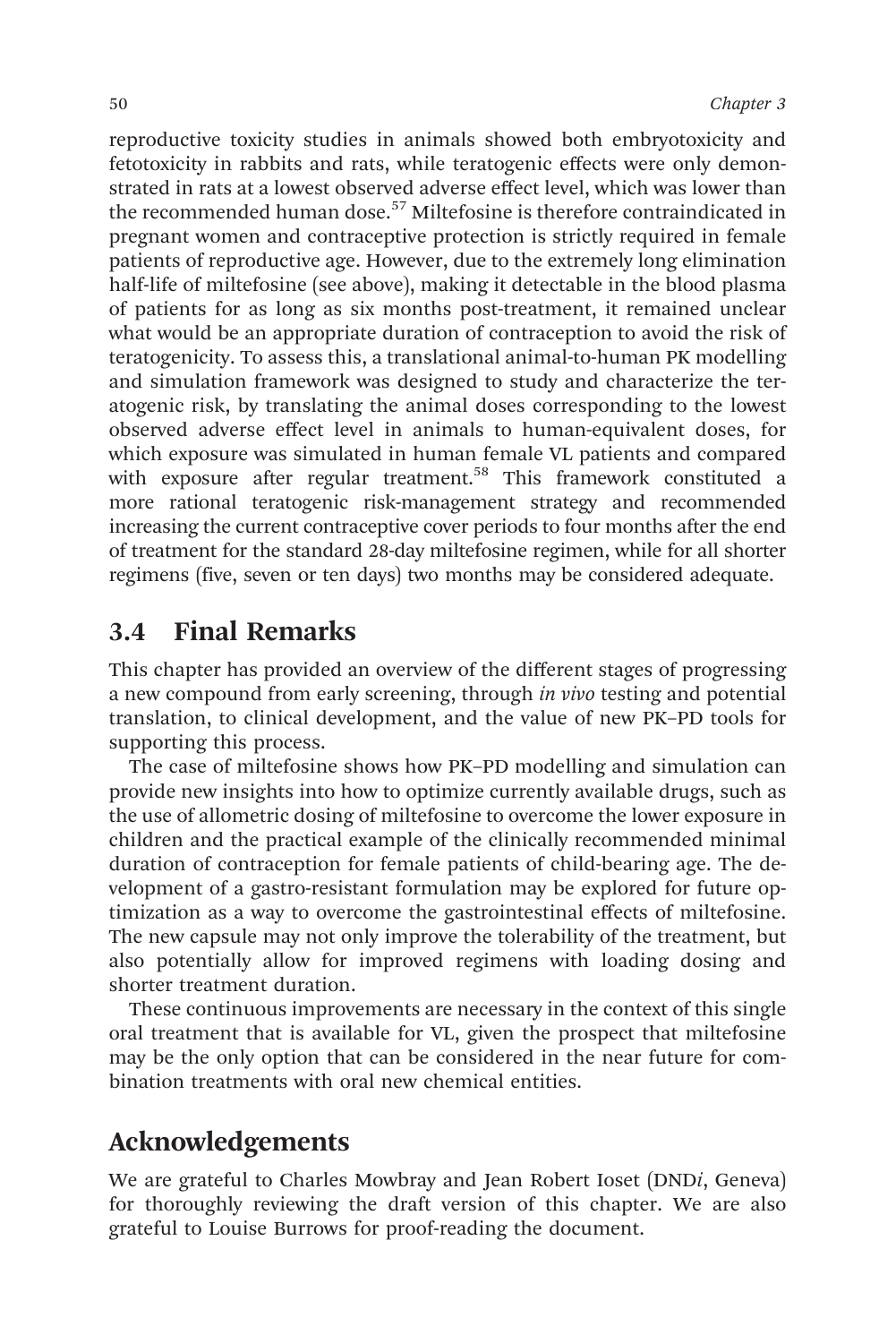From Bench to Bedside: Development and Optimization of Clinical Therapies for VL 51

# References

- 1. P. Mukherjee, S. B. Majee, S. Ghosh and B. Hazra, Int. J. Antimicrob. Agents, 2009, 34, 596.
- 2. J. L. Siqueira-Neto, S. Moon, J. Jang, G. Yang, C. Lee, H. K. Moon, E. Chatelain, A. Genovesio, J. Cechetto and L. H. Freitas-Junior, PLoS Neglected Trop. Dis., 2012, 6, e1671.
- 3. M. De Rycker, I. Hallyburton, J. Thomas, L. Campbell, S. Wyllie, D. Joshi, S. Cameron, I. H. Gilbert, P. G. Wyatt, J. A. Frearson, A. H. Fairlamb and D. W. Gray, Antimicrob. Agents Chemother., 2013, 57, 2913.
- 4. V. Yardley, F. Gamarro and S. L. Croft, Antimicrob. Agents Chemother., 2010, 54, 5356.
- 5. S. Shafi, F. Afrin, M. Islamuddin, G. Chouhan, I. Ali, F. Naaz, K. Sharma and M. S. Zaman, Front. Microbiol., 2016, 7, 1379.
- 6. S. Gupta, V. Yardley, P. Vishwakarma, R. Shivahare, B. Sharma, D. Launay, D. Martin and S. K. Puri, J. Antimicrob. Chemother., 2015, 70, 518.
- 7. G. De Muylder, K. K. H. Ang, S. Chen, M. R. Arkin, J. C. Engel and J. H. McKerrow, PLoS Neglected Trop. Dis., 2011, 5, e1253.
- 8. A. S. Nagle, S. Khare, A. B. Kumar, F. Supek, A. Buchynskyy, C. J. N. Mathison, N. K. Chennamaneni, N. Pendem, F. S. Buckner, M. H. Gelb and V. Molteni, Chem. Rev., 2014, 114, 11305.
- 9. A. Nühs, M. De Rycker, S. Manthri, E. Comer, C. A. Scherer, S. L. Schreiber, J. R. Ioset and D. W. Gray, PLoS Neglected Trop. Dis., 2015, 9, e0004094.
- 10. J. C. Antoine, E. Prina, T. Lang and N. Courret, Trends Microbiol., 1998, 6, 392.
- 11. K. Seifert, P. Escobar and S. L. Croft, J. Antimicrob. Chemother., 2010, 65, 508.
- 12. P. M. Kaye, M. Svensson, M. Ato, A. Maroof, R. Polley, S. Stager, S. Zubairi and C. R. Engwerda, Immunol. Rev., 2004, 201, 239.
- 13. C. R. Engwerda, M. Ato and P. M. Kaye, Trends Parasitol., 2004, 20, 524.
- 14. J. M. Blackwell, M. Fakiola, M. E. Ibrahim, S. E. Jamieson, S. B. Jeronimo, E. N. Miller, A. Mishra, H. S. Mohamed, C. S. Peacock, M. Raju, S. Sundar and M. E. Wilson, Parasite Immunol., 2009, 31, 254.
- 15. S. Patterson, S. Wyllie, L. Stojanovski, M. R. Perry, F. R. C. Simeons, S. Norval, M. Osuna-Cabello, M. De Rycker, K. D. Read and A. H. Fairlamb, Antimicrob. Agents Chemother., 2013, 57, 4699.
- 16. C. Loeuillet, A.-L. Bañuls and M. Hide, Parasites Vectors, 2016, 9, 144.
- 17. M. Hommel, C. L. Jaffe, B. Travi and G. Milon, Ann. Trop. Med. Parasitol., 1995, 89(Suppl. 1), 55.
- 18. P. C. Melby, B. Chandrasekar, W. Zhao and J. E. Coe, J. Immunol., 2001, 166, 1912.
- 19. A. Nieto, G. Domínguez-Bernal, J. A. Orden, R. De La Fuente, N. Madrid-Elena and J. Carrión, Vet. Res., 2011, 42, 39.
- 20. S. Croft and V. Yadley, in Handbook of Animal Models of Infection, ed. O. Zak and M. A. Sande, Academic Press, 1999, pp. 783–787.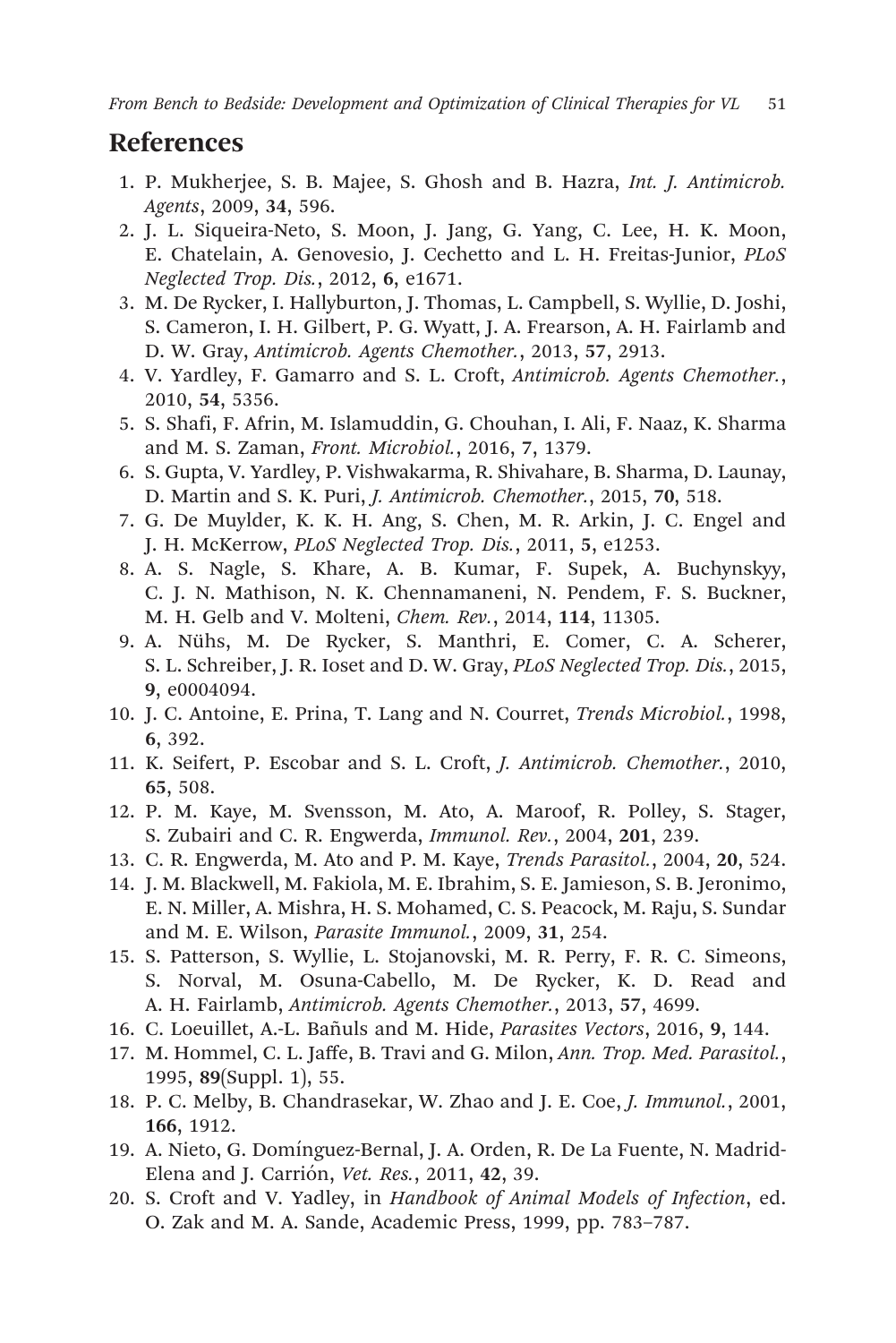- 21. R. Nau, F. Sörgel and H. Eiffert, Clin. Microbiol. Rev., 2010, 23, 858.
- 22. T. Velkov, P. J. Bergen, J. Lora-Tamayo, C. B. Landersdorfer and J. Li, Curr. Opin. Microbiol., 2013, 16, 573.
- 23. G. L. Drusano, Clin. Infect. Dis., 2007, 45(Suppl. 1), S89.
- 24. E. Asin-Prieto, A. Rodriguez-Gascona and A. Isla, J. Infect. Chemother., 2015, 21, 319.
- 25. S. L. Croft, R. A. Neal, W. Pendergast and J. H. Chan, Biochem. Pharmacol., 1987, 36, 2633.
- 26. J. Verweij, A. Planting, M. van der Burg and G. Stoter, J. Cancer Res. Clin. Oncol., 1992, 118, 606.
- 27. J. Verweij, D. Gandia, A. S. Planting, G. Stoter and J. P. Armand, Eur. J. Cancer, 1993, 29A, 778.
- 28. J. Verweij, K. Krzemieniecki, T. Kok, A. Poveda, C. van Pottelsberghe, M. van Glabbeke and H. Mouridsen, Eur. J. Cancer, 1993, 29A, 208.
- 29. A. S. Planting, G. Stoter and J. Verweij, Eur. J. Cancer, 1993, 29A, 518.
- 30. S. L. Croft and J. Engel, Trans. R. Soc. Trop. Med. Hyg., 2006, 100(Suppl. 1), S4.
- 31. A. Kuhlencord, T. Maniera, H. Eibl and C. Unger, Antimicrob. Agents Chemother., 1992, 36, 1630.
- 32. S. Sundar, F. Rosenkaimer, M. K. Makharia, A. K. Goyal, A. K. Mandal, A. Voss, P. Hilgard and H. W. Murray, Lancet, 1998, 352, 1821.
- 33. T. K. Jha, S. Sundar, C. P. Thakur, P. Bachmann, J. Karbwang, C. Fischer, A. Voss and J. Berman, N. Engl. J. Med., 1999, 341, 1795.
- 34. S. Sundar, L. B. Gupta, M. K. Makharia, M. K. Singh, A. Voss, F. Rosenkaimer, J. Engel and H. W. Murray, Ann. Trop. Med. Parasitol., 1999, 93, 589.
- 35. S. Sundar, T. K. Jha, C. P. Thakur, J. Engel, H. Sindermann, C. Fischer, K. Junge, A. Bryceson and J. Berman, N. Engl. J. Med., 2002, 347, 1739.
- 36. S. Sundar, A. Makharia, D. K. More, G. Agrawal, A. Voss, C. Fischer, P. Bachmann and H. W. Murray, Clin. Infect. Dis., 2000, 31, 1110.
- 37. WHO, Regional Strategic Framework for Elimination of Kala-Azar From the South-East Asia Region (2005–2015). Regional Office for South-East Asia SEA-VBC-85 (Rev-1), New Delhi. World Health Organ, 2005.
- 38. S. K. Bhattacharya, P. K. Sinha, S. Sundar, C. P. Thakur, T. K. Jha, K. Pandey, V. R. Das, N. Kumar, C. Lal, N. Verma, V. P. Singh, A. Ranjan, R. B. Verma, G. Anders, H. Sindermann and N. K. Ganguly, J. Infect. Dis., 2007, 196, 591.
- 39. S. Sundar, A. Singh, M. Rai, V. K. Prajapati, A. K. Singh, B. Ostyn, M. Boelaert, J. C. Dujardin and J. Chakravarty, Clin. Infect. Dis., 2012, 55, 543.
- 40. S. Sundar and H. W. Murray, Bull. W. H. O., 2005, 83, 394.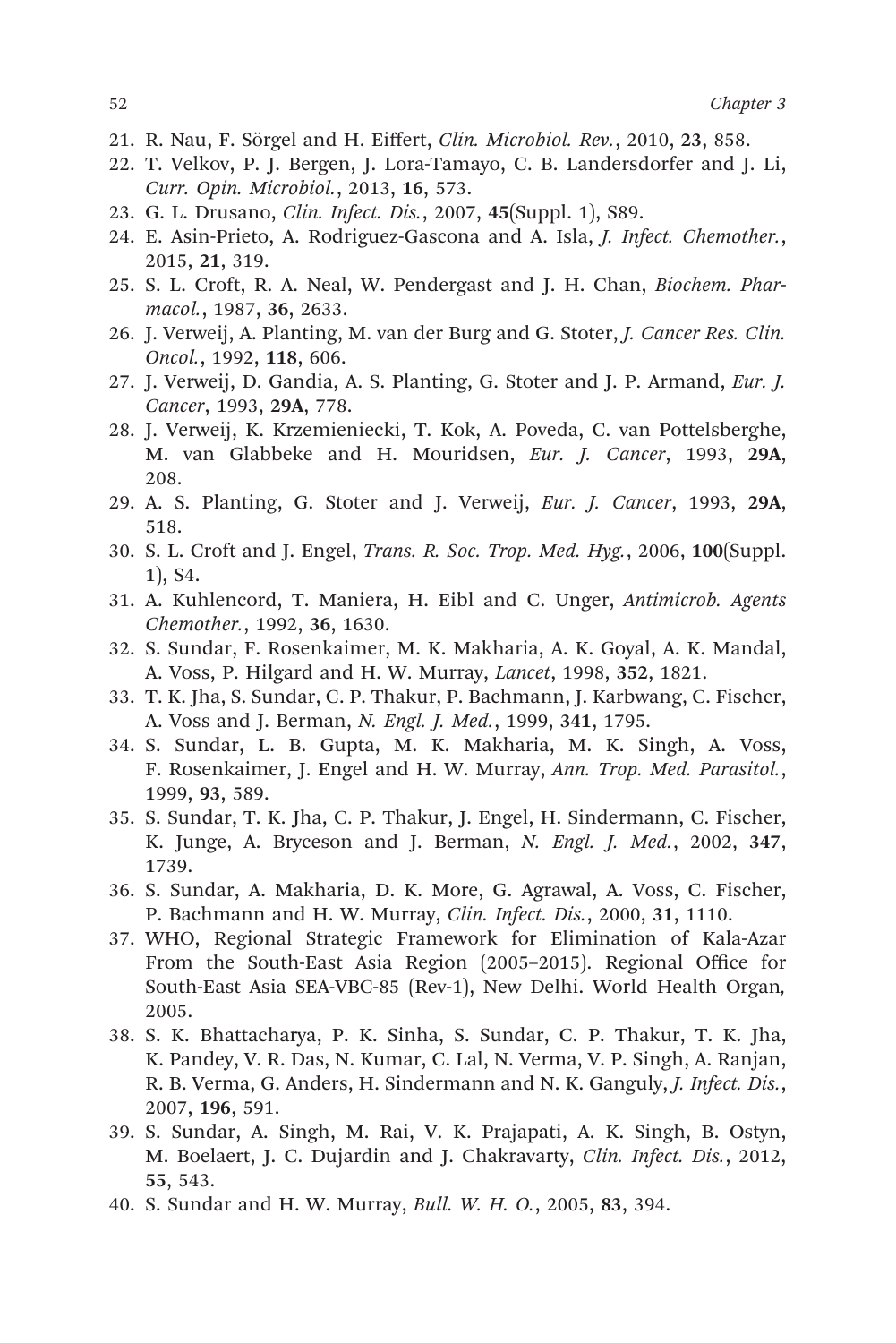- 41. S. Rijal, B. Ostyn, S. Uranw, K. Rai, N. R. Bhattarai, T. P. C. Dorlo, J. H. Beijnen, M. Vanaerschot, S. Decuypere, S. S. Dhakal, M. L. Das, P. Karki, R. Singh, M. Boelaert and J. C. Dujardin, Clin. Infect. Dis., 2013, 56, 1530.
- 42. B. Ostyn, E. Hasker, T. P. C. Dorlo, S. Rijal, S. Sundar, J. C. Dujardin and M. Boelaert, PLoS One, 2014, 9, e100220.
- 43. M. Wasunna, S. Njenga, M. Balasegaram, N. Alexander, R. Omollo, T. Edwards, T. P. C. Dorlo, B. Musa, M. Hassan Sharaf Ali, M. Yasein Elamin, G. Kirigi, R. Juma, A. E. Kip, G. J. Schoone, A. Hailu, J. Olobo, S. Ellis, R. Kimutai, S. Wells, E. Awad Gasim Khalil, N. Strub Wourgaft, F. Alves and A. Musa, PLoS Neglected Trop. Dis., 2016, 10, e04880.
- 44. T. Gelanew, K. Kuhls, Z. Hurissa, T. Weldegebreal, W. Hailu, A. Kassahun, T. Abebe, A. Hailu and G. Schonian, PLoS Neglected Trop. Dis., 2010, 4, e889.
- 45. A. Mondelaers, M. P. Sanchez-ca, S. Hendrickx, E. Eberhardt, R. Garcia-Hernandez, L. Lachaud, J. Cotton, M. Sanders, B. Cuypers, H. Imamura, J. Dujardin, P. Delputte, P. Cos, G. Caljon, F. Gamarro, S. Castanys and L. Maes, PLoS One, 2016, 11, e0154101.
- 46. V. K. Prajapati, S. Sharma, M. Rai, B. Ostyn, P. Salotra, M. Vanaerschot, J. C. Dujardin and S. Sundar, Am. J. Trop. Med. Hyg., 2013, 89, 750.
- 47. T. P. C. Dorlo, P. P. A. M. Van Thiel, A. D. R. Huitema, R. J. Keizer, H. J. C. De Vries, J. H. Beijnen and P. J. De Vries, Antimicrob. Agents Chemother., 2008, 52, 2855.
- 48. S. Sundar, T. K. Jha, H. Sindermann, K. Junge, P. Bachmann and J. Berman, Pediatr. Infect. Dis. J., 2003, 22, 434.
- 49. S. Sundar, A. Makharia, D. K. More, G. Agrawal, A. Voss, C. Fischer, P. Bachmann and H. W. Murray, Clin. Infect. Dis., 2000, 31, 1110.
- 50. T. P. C. Dorlo, S. Rijal, B. Ostyn, P. J. de Vries, R. Singh, N. Bhattarai, S. Uranw, J.-C. Dujardin, M. Boelaert, J. H. Beijnen and A. D. R. Huitema, J. Infect. Dis., 2014, 210, 146.
- 51. M. Wasunna, S. Njenga, M. Balasegaram, N. Alexander, R. Omollo, T. Edwards, T. P. C. Dorlo, B. Musa, M. H. S. Ali, M. Y. Elamin, G. Kirigi, R. Juma, A. E. Kip, G. J. Schoone, A. Hailu, J. Olobo, S. Ellis, R. Kimutai, S. Wells, E. A. G. Khalil, N. Strub Wourgaft, F. Alves and A. Musa, PLoS Neglected Trop. Dis., 2016, 10, e0004880.
- 52. T. P. C. Dorlo, A. D. R. Huitema, J. H. Beijnen and P. J. De Vries, Antimicrob. Agents Chemother., 2012, 56, 3864.
- 53. T. P. C. Dorlo, A. E. Kip, F. Alves, J. Alvar, A. Musa, E. Khalil, M. Wasunna and M. O. Karlsson, 2015, p. 24, Abstr 3567 [www.page-meeting.org/ ?abstract  $=$  3567].
- 54. B. Ostyn, E. Hasker, T. P. C. Dorlo, S. Rijal, S. Sundar, J.-C. Dujardin and M. Boelaert, PLoS One, 2014, 9, e100220.
- 55. B. J. Anderson and N. H. G. Holford, Drug Metab. Pharmacokinet., 2009, 24, 25.